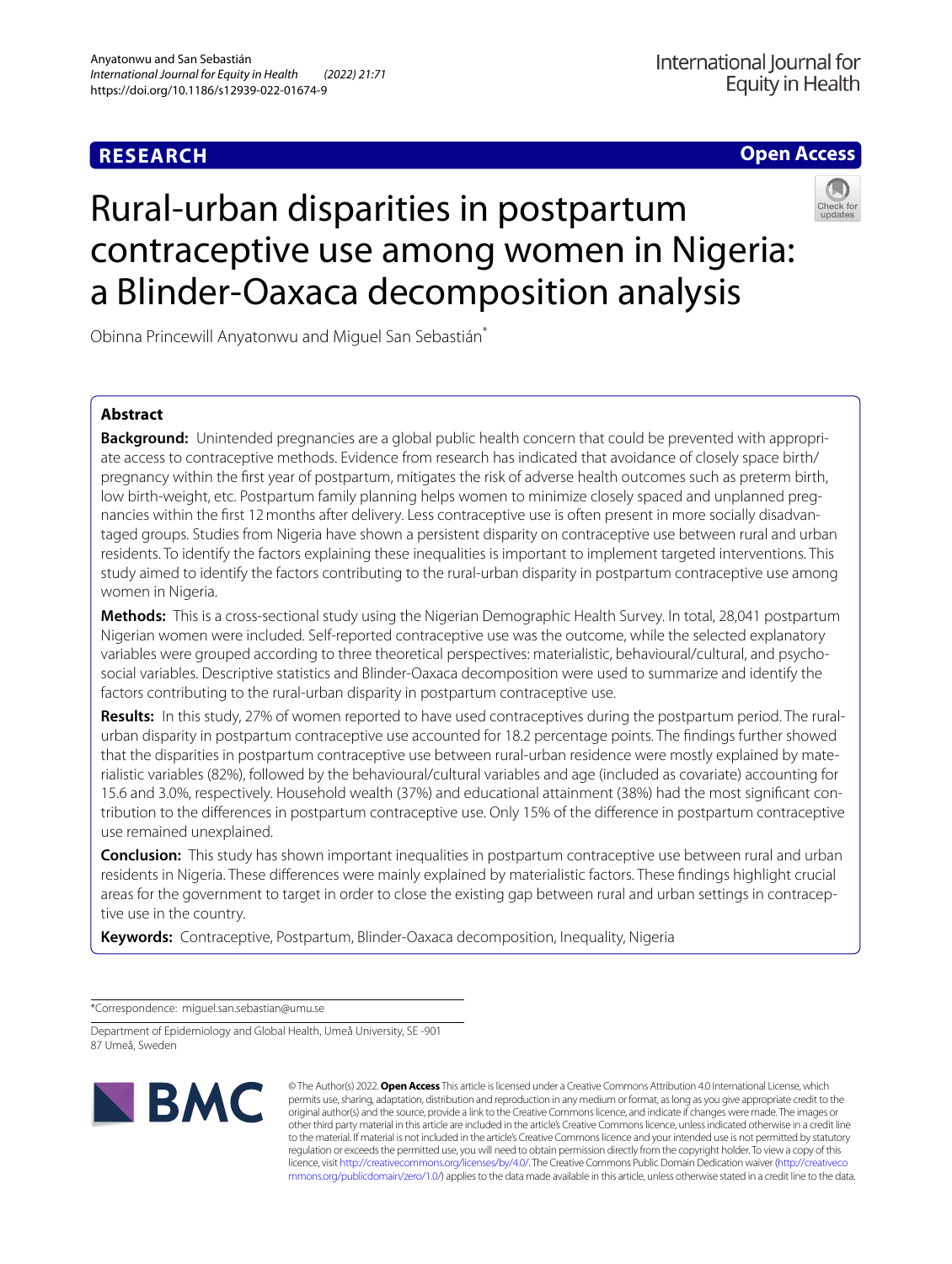## **Background**

Unintended pregnancies are a global public health issue placing mothers and babies at increased risk of morbidity and mortality [\[1](#page-6-0)]. In 2015–2019, it was estimated that, on average, 121 million unintended pregnancies occurred globally [[2\]](#page-6-1). Studies in low- and middle-income counties (LMICs) have found that 60% of women who wanted to delay or avoid pregnancy within the frst 12months after childbirth were not using contraceptives [[3,](#page-6-2) [4\]](#page-6-3). Postpartum family planning primarily focuses on avoiding closely spaced and unintended pregnancies up to 12months post-delivery [\[5](#page-6-4)]. Evidence from research has indicated that avoidance of closely space birth/pregnancy within the frst year of postpartum, mitigates the risk of adverse health outcomes such as preterm birth, low birth-weight, small for gestational age, premature membrane rapture, neonatal and maternal death [\[6](#page-6-5), [7](#page-6-6)]. A United Nations report on the cost and benefts of contraceptive services estimates that the adoption of family planning methods would avert 1.1 million neonatal, 0.7 million infant, and 118,000 maternal deaths globally [\[8](#page-7-0)]. As a result, it is critical that postpartum family planning interventions identify a spectrum of contact point within the health care system that can deliver high-quality postpartum family planning services to women especially the frst year following childbirth. Rustein (2008) in his study, pointed out that the risk of infant death is greatest when the time between birth and pregnancy is relatively short (12months). However, if the time to conception is increased to 24months and 36months, then the risk of infant mortality would decrease considerably [\[9](#page-7-1)]. In the context of this study, postpartum period refers to the hours (usually 4–6hours) following birth up to twelvemonth post-delivery.

Diferent social factors may determine the use of contraceptives during postpartum. A recent systematic review on the factors that afect the unmet need for modern family planning methods among postpartum women in Sub-Saharan Africa included a series of aspects operating at the individual, household, and health facility levels  $[10]$  $[10]$ . The main factors that were signifcantly associated with postpartum contraceptive use at these levels included higher education, older age, parity, resumption of sexual activity, higher wealth status, prior knowledge of contraceptives, higher educational status of the husband, and his approval. Also, the use of antenatal and postnatal care services were strong determinants of postpartum contraceptive use [\[10](#page-7-2)]. Related studies in Nigeria have suggested inequities in family planning use due to contextual diferences in family planning messages, socioeconomic and demographic characteristics, and communal composition characteristics [\[11](#page-7-3)]. Another comparative study on contraceptive use and its socioeconomic determinants in the country showed a persistent rural-urban disparity in the use of modern contraceptives over the years (1999, 2003, 2008, 2013), with uptake being higher in urban residents [\[12](#page-7-4)]. A similar pattern was found in the 2018 Nigerian Demographic Health Survey where 26% of women that lived in the urban area used contraceptives compared to 10% in the rural areas  $[13]$  $[13]$  $[13]$ . Rural women are at risk for contraceptive use disparity due to cultural disapproval, religion beliefs, partner disapproval, desire for more children, and ignorance [\[14](#page-7-6), [15](#page-7-7)]. Also, distance to primary health care facilities, high cost of transportation due to poor roads, scarcity of family planning commodities and procurement of the required consumables by women were identifed as problems [[16](#page-7-8), [17\]](#page-7-9). Moreover, urban women experience providers-imposed barriers to contraceptive use (in terms of age, parity, demographic characteristics), and this restriction varies across methods [\[18\]](#page-7-10). It is crucial to understand why these disparities in postpartum contraceptive use between rural and urban exist, by identifying the factors that explain such diferences using the explanatory pathways (materialistic, behavioral and cultural). Therefore, this study aimed to ascertain the factors contributing to the rural-urban disparity in postpartum contraceptive use among women in Nigeria. The findings would not only contribute to the growing body of knowledge, but could also facilitate pragmatic response via policy formulation and be used as a tool to champion efective postpartum family planning programs. Policymakers would be able to know where to deploy limited resources in other to reduce the inequality in postpartum contraceptive use between rural and urban residence.

#### **Methods**

## **Study design and data collection**

This is a secondary analysis of cross-sectional data collected through the Nigerian Demographic Health Survey (NDHS) between August and September 2018. This latest survey used computer-assisted personal interviews to collect information from respondents. A two-stage cluster sampling was undertaken. In the frst stage, 1400 enumeration areas (EAs) were selected with a probability proportional to the EA size. In the second one, an equal probability systematic sampling was applied to 30 households selected from clusters identifed in the previous stage. This process characterized 42,000 households. Questionnaires were translated into the three major languages (Igbo, Hausa, and Yoruba) and administered by trained feld workers. Data for this study were retrieved from the women's questionnaires. Women within the age range of 15–49years in each sampled household were eligible for the interview  $[13]$  $[13]$  $[13]$ . A total of 41,821 women (99%) response rate) were successfully interviewed. Women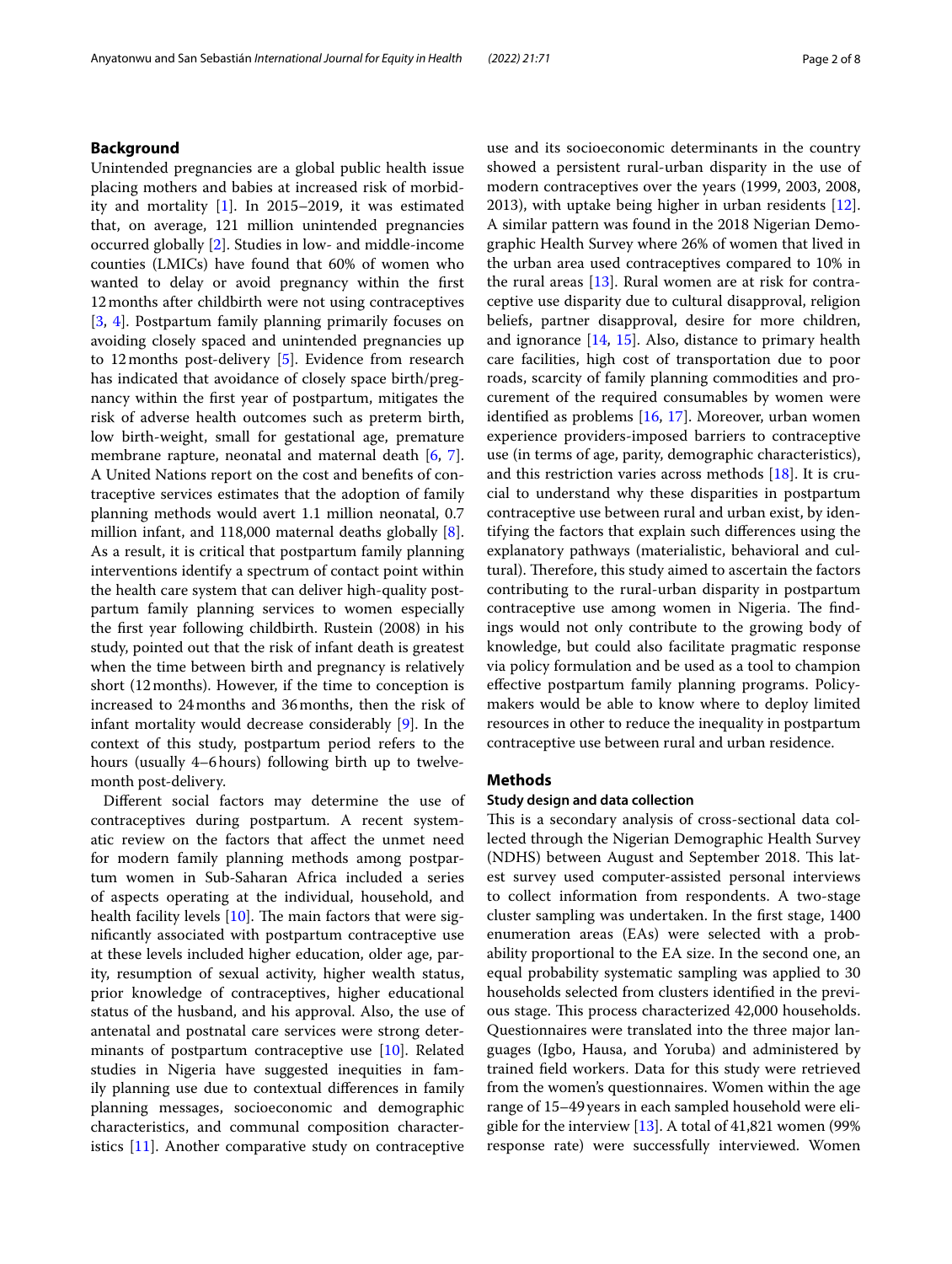who had delivered a live birth within 12months prior to the survey were eligible for this study. This resulted in an analytical sample of 28,041 women.

#### **Measures**

The outcome variable was self-reported contraceptive use during the postpartum period. Women were asked if they or their partners were currently doing something or using any method to delay or avoid getting pregnant. Answers were expressed in a binary format as yes or no. Place of residence was used as the exposure variable and participants were grouped as either living in the rural or urban areas, irrespective of the region in Nigeria.

Explanatory variables were included if they had a plausible link to postpartum contraceptive use based on existing literature [[10](#page-7-2)], fit with our explanatory pathways and were available in the NDHS dataset. The materialistic, cultural/behavioural, and psychosocial perspectives (adapted from the conceptual framework on social determinants of health) were used to organize the explanatory variables [\[19](#page-7-11)]. Age was used as a covariate.

The materialistic variables included maternal education, knowledge of contraceptives, distance to healthcare facility, and household wealth. Maternal education was solicited by asking respondents the highest educational level attained and categorized as: no education, primary education, secondary education, and higher education. No education was chosen as the reference category. Women who knew about contraceptives were classifed as yes, the opposite as no. The latter was made the reference category. Distance to healthcare facility was operationalized using the question "Is the distance to a health facility a huge challenge when getting medical help?" and coded yes/no. The household wealth quintiles in the NDHS were calculated via the principal component analysis method using the household assets. The variable was divided in quintiles, with the frst representing the poorest household and the ffth representing the richest household. The reference category was the first quintile (poorest). Religion and ethnicity were added as part of the behavioural/cultural variables. Religion was classifed into the following three groups: Christians, Islam, and no religion, using Christian as the reference category. Ethnicity consisted of the following: Fulani, Igbo, Yoruba, Hausa, Igala, Ibibio, Ijaw/Izon, Kanuri/Beriberi, Tiv, Ekoi, and others. Ekoi was assigned as the reference category. Marital status was the only included variable that was classifed as psychosocial due to the relationship with the social support system and its plausible link with contraceptive use. It was grouped into three categories: nevermarried, married, and formerly married, with the former used as the reference category. Finally, maternal age was categorized into: 15–24years (reference), 25–34years, and 35–49years.

#### **Data analysis**

Descriptive statistical analysis was performed to summarize postpartum contraceptive use and rural-urban residence across the explanatory variables. We applied weighting to adjust for the sampling procedure and nonresponse in all analyses. The Blinder-Oaxaca decomposition analytical method was used to estimate and decompose the disparity between rural and urban residence [[20,](#page-7-12) [21\]](#page-7-13). Although this decomposition technique was developed by the aforementioned names, Neumark (1988) generalized its use [\[22](#page-7-14)]. Formerly, the Blinder-Oaxaca decomposition was only used to estimate linear regression models [[23\]](#page-7-15) but later adapted to models with a binary outcome. The decomposition analysis produces a component that explains the diference by the selected variables and a residual part indicating the non-explained diference. In the context of this study, a two-fold decomposition was carried out. Firstly, the diference in postpartum contraceptive use between rural-urban residence was estimated. Secondly, the individual contribution of each of the variables to the explained diference was estimated from the coefficients of the pooled model. The selected variables for this study were examined for missingness as well as the pattern of missingness, but no missing values were found. The variance inflation factor (VIF) was used to test for multicollinearity (mean VIF value was 1.40).

## **Ethical consideration**

The survey procedure and instruments used in the NDHS have ethically been approved by the National Health Research Ethics Committee of the Federal Ministry of Health of Nigeria and the Ethics Committee of the Opinion Research Corporation Macro International, Inc. (ORC Macro Inc., Calverton, MD, USA). Informed consent was sought by the trained interviewers prior to administering the questionnaire to the participants. Traces of information that could identify the study participants was made anonymous during the publication of survey fndings. Permission to use and access the NDHS dataset was obtained via written consent of the DHS Program.

#### **Results**

#### **Descriptive statistics**

A total of 28,041 postpartum women were included in the study sample, of which 27% had ever used contraceptives during postpartum. Table [1](#page-3-0) summarizes the characteristics of the study participants. 51% of the women enrolled in this study were within the age group of 25–34years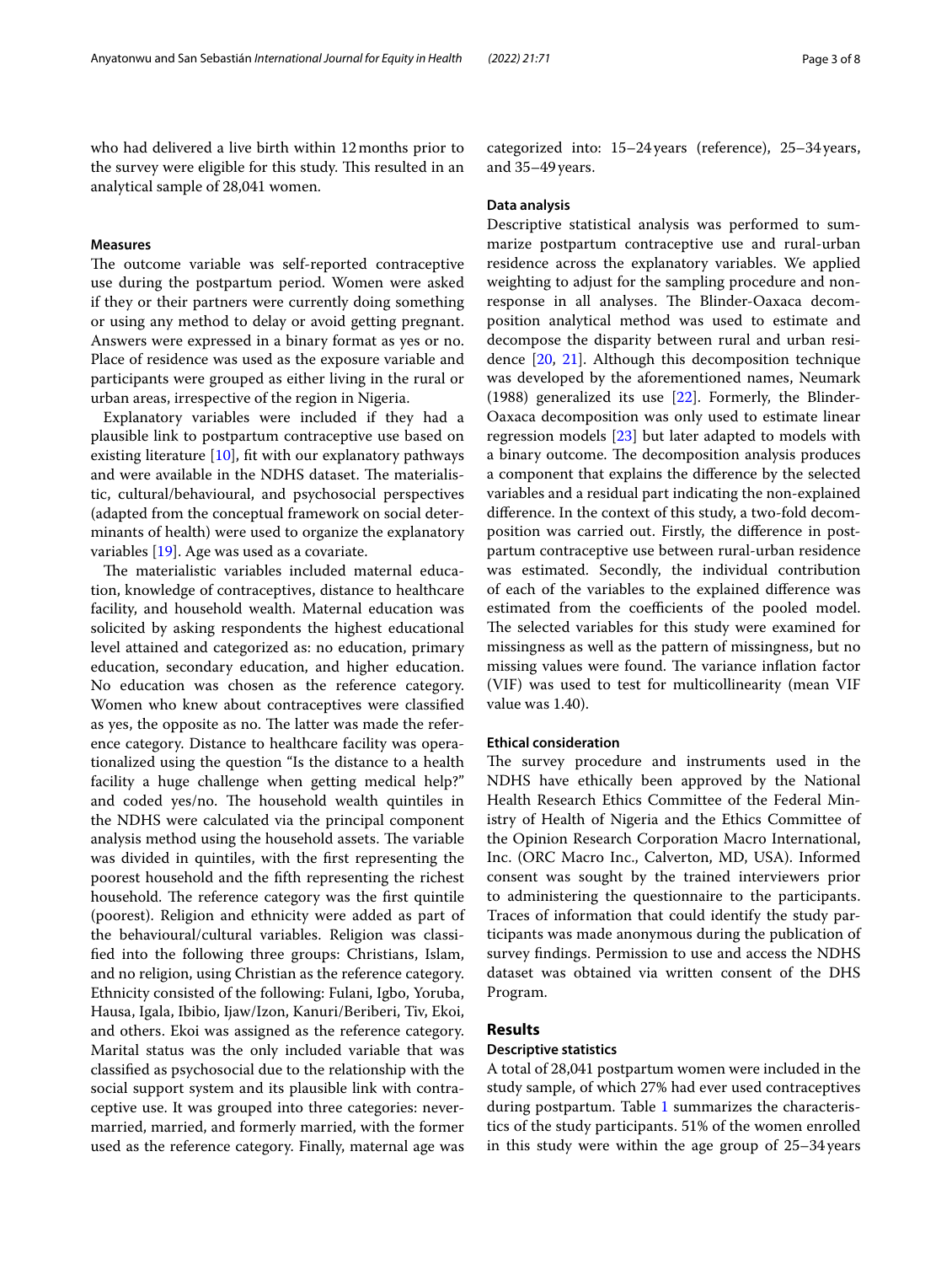Anyatonwu and San Sebastián *International Journal for Equity in Health (2022) 21:71* Page 4 of 8

#### <span id="page-3-0"></span>**Table 1** Weighted frequencies of explanatory variables

| Variables                            | <b>Frequencies</b> | Percent |
|--------------------------------------|--------------------|---------|
| Maternal Age (yrs.)                  |                    |         |
| $15 - 24$                            | 4364               | 16%     |
| $25 - 34$                            | 14,418             | 51%     |
| $35 - 49$                            | 9260               | 33%     |
| Total                                | 28,042             | 100%    |
| <b>Material variables</b>            |                    |         |
| <b>Knowledge of Contraceptive</b>    |                    |         |
| No                                   | 1556               | 6%      |
| Yes                                  | 26,486             | 94%     |
| <b>Total</b>                         | 28,042             | 100%    |
| <b>Wealth quintiles</b>              |                    |         |
| Poorest                              | 7038               | 25%     |
| Poor                                 | 6787               | 24%     |
| Average                              | 5974               | 21%     |
| Rich                                 | 4888               | 18%     |
| Richest                              | 3355               | 12%     |
| <b>Total</b>                         | 28,042             | 100%    |
| Distance to healthcare facility      |                    |         |
| Not a big problem                    | 8110               | 29%     |
| A big problem                        | 19,932             | 71%     |
| <b>Total</b>                         | 28,042             | 100%    |
| <b>Mother's Educational Level</b>    |                    |         |
| No education                         | 15,284             | 55%     |
| Primary school education             | 4572               | 16%     |
| Secondary school Education           | 6726               | 24%     |
| Tertiary Education                   | 1460               | 5%      |
| <b>Total</b>                         | 28,042             | 100%    |
| <b>Behavioral/Cultural variables</b> |                    |         |
| Religion                             |                    |         |
| No religion                          | 179                | 1%      |
| Christianity                         | 7919               | 28%     |
| Islam                                | 19,933             | 71%     |
| <b>Total</b>                         | 28,042             | 100%    |
| <b>Ethnic Groups</b>                 |                    |         |
| Fulani                               | 2701               | 10%     |
| Igbo                                 | 2835               | 10%     |
| Yoruba                               | 2112               | 8%      |
| Hausa                                | 12,649             | 45%     |
| lgala                                | 170                | 0.6%    |
| Ibibio                               | 275                | 1%      |
| ljaw/Izon                            | 307                | 1%      |
| Kanuri/Beriberi                      | 877                | 3%      |
| Tiv                                  | 497                | 2%      |
| Ekoi                                 | 80                 | 0,3%    |
| Others                               | 5538               | 20%     |
| <b>Total</b>                         | 28,042             | 100%    |
| Psychosocial variables               |                    |         |
| <b>Marital status of women</b>       |                    |         |
| Never married                        | 240                | 1%      |
|                                      |                    |         |

| Variables                 | <b>Frequencies</b> | Percent |
|---------------------------|--------------------|---------|
| Married/In Union          | 27.310             | 97%     |
| Formerly married/In Union | 491                | 7%      |
| Total                     | 28,042             | 100%    |

compared to the women within the age range of 15–24years (16%). For the materialistic variables, knowledge of contraceptives was quite common among women (94%) compared to 6% of women who had no knowledge of contraceptive use. Around 12% of women belonged to the richest households, in contrast to one-fourth (25%) that were from the poorest households. Around one in five women belonged to the middle wealth quintile. The vast majority of women living in the urban area perceived that distance to healthcare facilities was not a big challenge (71%) in contrast to their counterparts (29%). In terms of education, 55% of women were uneducated, while about 24 and 5% of women had secondary or tertiary education, respectively. Islam was practiced by 71% of the women, compared to 28% who professed Christianity or no religion at all (1%). With regards to ethnicity, 45% of women were Hausas, followed by Igbo and Yoruba (accounting for 10% respectively). Furthermore, most of the women were married or in union (97%) compared to women who were unmarried (accounting for 1%).

Furthermore, most of the women were married or in union (97%) compared to women who were unmarried (accounting for 1%).

Overall, 12% of the participants referred to use a postpartum contraceptive method, of which 50.1% were using a modern method and the rest a traditional or natural one (see Additional fle; Table [1s](#page-6-7)).

## **Blinder‑Oaxaca decomposition analysis**

Overall, the rural-urban disparity in postpartum contraceptive use accounted for 18.2 percentage points (see Table [2\)](#page-4-0). Of this aforementioned diference, 85% was explained by the selected variables, with the remaining 15% unexplained. Figure [1](#page-5-0) depicts the materialistic, psychosocial, and behavioural/cultural aggregated variable contribution to explaining the disparity in postpartum contraceptive use between rural and urban residents. Our fndings showed that the materialistic variables (82%) explained the majority of the gap existing between rural and urban residence. It is then followed by the behavioural/cultural variables, age (included as covariate), and the psychosocial variable, accounting for 15.6, 3.0%, and−0.5%, respectively.

Maternal education (38%) signifcantly contributed to explaining the gap in postpartum contraceptive use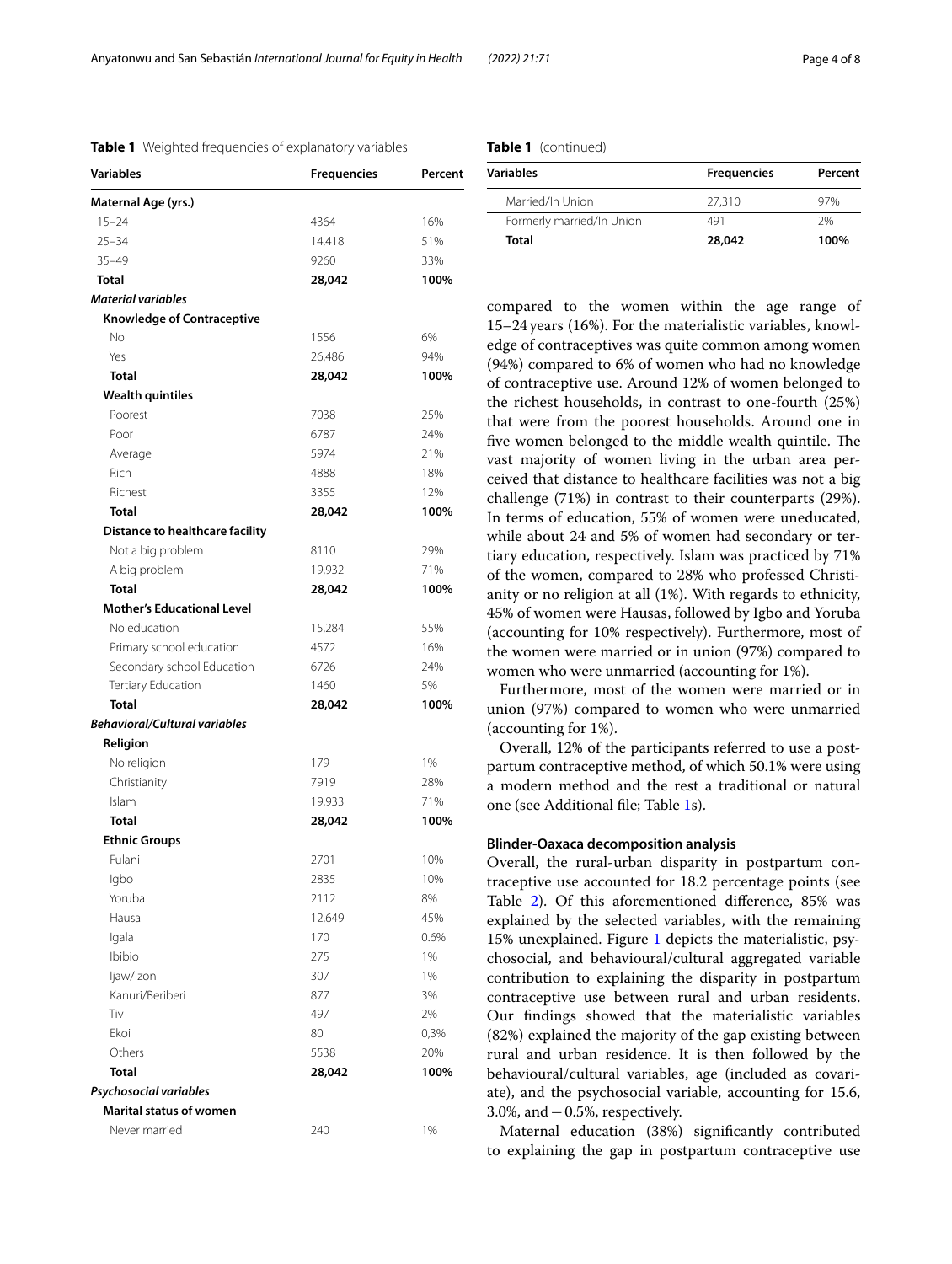<span id="page-4-0"></span>**Table 2** Weighted decomposition of the disparity in postpartum contraceptive use (PPCU) between rural and urban residence in Nigeria

| 40.0%<br>21.8%<br>18.2 percentage points<br>15.5 percentage points<br>3.0 percentage points<br>Coefficient<br>% contribution to<br>$P$ -value<br>explained difference<br>Covariate<br>Maternal age (yrs.)<br>$15 - 24$<br>Ref<br>$25 - 34$<br>0.012<br>0.002<br>1.1%<br>$35 - 49$<br>2.2%<br>< 0.001<br>0.004<br>Wealth quintiles<br>Ref<br>Poorest<br>$-1.1%$<br>0.144<br>Poor<br>$-0.002$<br>$-0.000$<br>Average<br>$-0.8%$<br>0.413<br><b>Rich</b><br>< 0.001<br>0.029<br>15.9%<br>Richest<br>0.042<br>< 0.001<br>23.0%<br>Distance to healthcare facility<br>A big problem<br>Ref<br>Not a big problem<br>0.006<br>3.3%<br>< 0.001<br>Knowledge of contraceptive<br>No<br>Ref<br>Yes<br>3.8%<br>0.007<br>< 0.001<br>Mother's educational Level<br>No education<br>Ref<br>Primary education<br>0.004<br>2.2%<br>< 0.001<br>Secondary education<br>22.4%<br>< 0.001<br>0.041<br>Tertiary education<br>< 0.001<br>0.024<br>13.1%<br><b>Behavioural/Cultural variables</b><br>Religion<br>Christian<br>Ref<br>Islam<br>9.8%<br>0.018<br>< 0.001<br>No religion<br>0.5%<br>< 0.001<br>0.001<br>Ethnicity<br>Ref<br>Ekoi<br>Fulani<br>0,1%<br>0,956<br>$-0,000$<br>1,6%<br>Hausa<br>0,003<br>0,716<br>Ibibio<br>$-0,001$<br>$-0,5%$<br>0,180<br>0,904<br>Igala<br>$-9.47e$<br>$-0,1%$<br>Igbo<br>1,6%<br>0,718<br>0,003<br>ljaw/lzon<br>$-0,001$<br>$-0,5%$<br>0,049<br>Kanuri/Beriberi<br>$-0,002$<br>$-1,1%$<br>0,140<br>Tiv<br>0,001<br>0,5%<br>0.376<br>Yoruba<br>0,009<br>5,0%<br>0.310<br>Others<br>$-0,002$<br>$-1,1%$<br>0.620 | iviyuia                      |  |  |  |
|--------------------------------------------------------------------------------------------------------------------------------------------------------------------------------------------------------------------------------------------------------------------------------------------------------------------------------------------------------------------------------------------------------------------------------------------------------------------------------------------------------------------------------------------------------------------------------------------------------------------------------------------------------------------------------------------------------------------------------------------------------------------------------------------------------------------------------------------------------------------------------------------------------------------------------------------------------------------------------------------------------------------------------------------------------------------------------------------------------------------------------------------------------------------------------------------------------------------------------------------------------------------------------------------------------------------------------------------------------------------------------------------------------------------------------------------------------------------------------------------------------------------------------------|------------------------------|--|--|--|
|                                                                                                                                                                                                                                                                                                                                                                                                                                                                                                                                                                                                                                                                                                                                                                                                                                                                                                                                                                                                                                                                                                                                                                                                                                                                                                                                                                                                                                                                                                                                      | Overall                      |  |  |  |
|                                                                                                                                                                                                                                                                                                                                                                                                                                                                                                                                                                                                                                                                                                                                                                                                                                                                                                                                                                                                                                                                                                                                                                                                                                                                                                                                                                                                                                                                                                                                      | Urban PPCU                   |  |  |  |
|                                                                                                                                                                                                                                                                                                                                                                                                                                                                                                                                                                                                                                                                                                                                                                                                                                                                                                                                                                                                                                                                                                                                                                                                                                                                                                                                                                                                                                                                                                                                      | <b>Rural PPCU</b>            |  |  |  |
|                                                                                                                                                                                                                                                                                                                                                                                                                                                                                                                                                                                                                                                                                                                                                                                                                                                                                                                                                                                                                                                                                                                                                                                                                                                                                                                                                                                                                                                                                                                                      | Rural- Urban difference      |  |  |  |
|                                                                                                                                                                                                                                                                                                                                                                                                                                                                                                                                                                                                                                                                                                                                                                                                                                                                                                                                                                                                                                                                                                                                                                                                                                                                                                                                                                                                                                                                                                                                      | Total explained difference   |  |  |  |
|                                                                                                                                                                                                                                                                                                                                                                                                                                                                                                                                                                                                                                                                                                                                                                                                                                                                                                                                                                                                                                                                                                                                                                                                                                                                                                                                                                                                                                                                                                                                      | Total unexplained difference |  |  |  |
|                                                                                                                                                                                                                                                                                                                                                                                                                                                                                                                                                                                                                                                                                                                                                                                                                                                                                                                                                                                                                                                                                                                                                                                                                                                                                                                                                                                                                                                                                                                                      | Variables ( $N = 28,041$ )   |  |  |  |
|                                                                                                                                                                                                                                                                                                                                                                                                                                                                                                                                                                                                                                                                                                                                                                                                                                                                                                                                                                                                                                                                                                                                                                                                                                                                                                                                                                                                                                                                                                                                      |                              |  |  |  |
|                                                                                                                                                                                                                                                                                                                                                                                                                                                                                                                                                                                                                                                                                                                                                                                                                                                                                                                                                                                                                                                                                                                                                                                                                                                                                                                                                                                                                                                                                                                                      |                              |  |  |  |
|                                                                                                                                                                                                                                                                                                                                                                                                                                                                                                                                                                                                                                                                                                                                                                                                                                                                                                                                                                                                                                                                                                                                                                                                                                                                                                                                                                                                                                                                                                                                      |                              |  |  |  |
|                                                                                                                                                                                                                                                                                                                                                                                                                                                                                                                                                                                                                                                                                                                                                                                                                                                                                                                                                                                                                                                                                                                                                                                                                                                                                                                                                                                                                                                                                                                                      |                              |  |  |  |
|                                                                                                                                                                                                                                                                                                                                                                                                                                                                                                                                                                                                                                                                                                                                                                                                                                                                                                                                                                                                                                                                                                                                                                                                                                                                                                                                                                                                                                                                                                                                      |                              |  |  |  |
|                                                                                                                                                                                                                                                                                                                                                                                                                                                                                                                                                                                                                                                                                                                                                                                                                                                                                                                                                                                                                                                                                                                                                                                                                                                                                                                                                                                                                                                                                                                                      | <b>Material variables</b>    |  |  |  |
|                                                                                                                                                                                                                                                                                                                                                                                                                                                                                                                                                                                                                                                                                                                                                                                                                                                                                                                                                                                                                                                                                                                                                                                                                                                                                                                                                                                                                                                                                                                                      |                              |  |  |  |
|                                                                                                                                                                                                                                                                                                                                                                                                                                                                                                                                                                                                                                                                                                                                                                                                                                                                                                                                                                                                                                                                                                                                                                                                                                                                                                                                                                                                                                                                                                                                      |                              |  |  |  |
|                                                                                                                                                                                                                                                                                                                                                                                                                                                                                                                                                                                                                                                                                                                                                                                                                                                                                                                                                                                                                                                                                                                                                                                                                                                                                                                                                                                                                                                                                                                                      |                              |  |  |  |
|                                                                                                                                                                                                                                                                                                                                                                                                                                                                                                                                                                                                                                                                                                                                                                                                                                                                                                                                                                                                                                                                                                                                                                                                                                                                                                                                                                                                                                                                                                                                      |                              |  |  |  |
|                                                                                                                                                                                                                                                                                                                                                                                                                                                                                                                                                                                                                                                                                                                                                                                                                                                                                                                                                                                                                                                                                                                                                                                                                                                                                                                                                                                                                                                                                                                                      |                              |  |  |  |
|                                                                                                                                                                                                                                                                                                                                                                                                                                                                                                                                                                                                                                                                                                                                                                                                                                                                                                                                                                                                                                                                                                                                                                                                                                                                                                                                                                                                                                                                                                                                      |                              |  |  |  |
|                                                                                                                                                                                                                                                                                                                                                                                                                                                                                                                                                                                                                                                                                                                                                                                                                                                                                                                                                                                                                                                                                                                                                                                                                                                                                                                                                                                                                                                                                                                                      |                              |  |  |  |
|                                                                                                                                                                                                                                                                                                                                                                                                                                                                                                                                                                                                                                                                                                                                                                                                                                                                                                                                                                                                                                                                                                                                                                                                                                                                                                                                                                                                                                                                                                                                      |                              |  |  |  |
|                                                                                                                                                                                                                                                                                                                                                                                                                                                                                                                                                                                                                                                                                                                                                                                                                                                                                                                                                                                                                                                                                                                                                                                                                                                                                                                                                                                                                                                                                                                                      |                              |  |  |  |
|                                                                                                                                                                                                                                                                                                                                                                                                                                                                                                                                                                                                                                                                                                                                                                                                                                                                                                                                                                                                                                                                                                                                                                                                                                                                                                                                                                                                                                                                                                                                      |                              |  |  |  |
|                                                                                                                                                                                                                                                                                                                                                                                                                                                                                                                                                                                                                                                                                                                                                                                                                                                                                                                                                                                                                                                                                                                                                                                                                                                                                                                                                                                                                                                                                                                                      |                              |  |  |  |
|                                                                                                                                                                                                                                                                                                                                                                                                                                                                                                                                                                                                                                                                                                                                                                                                                                                                                                                                                                                                                                                                                                                                                                                                                                                                                                                                                                                                                                                                                                                                      |                              |  |  |  |
|                                                                                                                                                                                                                                                                                                                                                                                                                                                                                                                                                                                                                                                                                                                                                                                                                                                                                                                                                                                                                                                                                                                                                                                                                                                                                                                                                                                                                                                                                                                                      |                              |  |  |  |
|                                                                                                                                                                                                                                                                                                                                                                                                                                                                                                                                                                                                                                                                                                                                                                                                                                                                                                                                                                                                                                                                                                                                                                                                                                                                                                                                                                                                                                                                                                                                      |                              |  |  |  |
|                                                                                                                                                                                                                                                                                                                                                                                                                                                                                                                                                                                                                                                                                                                                                                                                                                                                                                                                                                                                                                                                                                                                                                                                                                                                                                                                                                                                                                                                                                                                      |                              |  |  |  |
|                                                                                                                                                                                                                                                                                                                                                                                                                                                                                                                                                                                                                                                                                                                                                                                                                                                                                                                                                                                                                                                                                                                                                                                                                                                                                                                                                                                                                                                                                                                                      |                              |  |  |  |
|                                                                                                                                                                                                                                                                                                                                                                                                                                                                                                                                                                                                                                                                                                                                                                                                                                                                                                                                                                                                                                                                                                                                                                                                                                                                                                                                                                                                                                                                                                                                      |                              |  |  |  |
|                                                                                                                                                                                                                                                                                                                                                                                                                                                                                                                                                                                                                                                                                                                                                                                                                                                                                                                                                                                                                                                                                                                                                                                                                                                                                                                                                                                                                                                                                                                                      |                              |  |  |  |
|                                                                                                                                                                                                                                                                                                                                                                                                                                                                                                                                                                                                                                                                                                                                                                                                                                                                                                                                                                                                                                                                                                                                                                                                                                                                                                                                                                                                                                                                                                                                      |                              |  |  |  |
|                                                                                                                                                                                                                                                                                                                                                                                                                                                                                                                                                                                                                                                                                                                                                                                                                                                                                                                                                                                                                                                                                                                                                                                                                                                                                                                                                                                                                                                                                                                                      |                              |  |  |  |
|                                                                                                                                                                                                                                                                                                                                                                                                                                                                                                                                                                                                                                                                                                                                                                                                                                                                                                                                                                                                                                                                                                                                                                                                                                                                                                                                                                                                                                                                                                                                      |                              |  |  |  |
|                                                                                                                                                                                                                                                                                                                                                                                                                                                                                                                                                                                                                                                                                                                                                                                                                                                                                                                                                                                                                                                                                                                                                                                                                                                                                                                                                                                                                                                                                                                                      |                              |  |  |  |
|                                                                                                                                                                                                                                                                                                                                                                                                                                                                                                                                                                                                                                                                                                                                                                                                                                                                                                                                                                                                                                                                                                                                                                                                                                                                                                                                                                                                                                                                                                                                      |                              |  |  |  |
|                                                                                                                                                                                                                                                                                                                                                                                                                                                                                                                                                                                                                                                                                                                                                                                                                                                                                                                                                                                                                                                                                                                                                                                                                                                                                                                                                                                                                                                                                                                                      |                              |  |  |  |
|                                                                                                                                                                                                                                                                                                                                                                                                                                                                                                                                                                                                                                                                                                                                                                                                                                                                                                                                                                                                                                                                                                                                                                                                                                                                                                                                                                                                                                                                                                                                      |                              |  |  |  |
|                                                                                                                                                                                                                                                                                                                                                                                                                                                                                                                                                                                                                                                                                                                                                                                                                                                                                                                                                                                                                                                                                                                                                                                                                                                                                                                                                                                                                                                                                                                                      |                              |  |  |  |
|                                                                                                                                                                                                                                                                                                                                                                                                                                                                                                                                                                                                                                                                                                                                                                                                                                                                                                                                                                                                                                                                                                                                                                                                                                                                                                                                                                                                                                                                                                                                      |                              |  |  |  |
|                                                                                                                                                                                                                                                                                                                                                                                                                                                                                                                                                                                                                                                                                                                                                                                                                                                                                                                                                                                                                                                                                                                                                                                                                                                                                                                                                                                                                                                                                                                                      |                              |  |  |  |
|                                                                                                                                                                                                                                                                                                                                                                                                                                                                                                                                                                                                                                                                                                                                                                                                                                                                                                                                                                                                                                                                                                                                                                                                                                                                                                                                                                                                                                                                                                                                      |                              |  |  |  |
|                                                                                                                                                                                                                                                                                                                                                                                                                                                                                                                                                                                                                                                                                                                                                                                                                                                                                                                                                                                                                                                                                                                                                                                                                                                                                                                                                                                                                                                                                                                                      |                              |  |  |  |
|                                                                                                                                                                                                                                                                                                                                                                                                                                                                                                                                                                                                                                                                                                                                                                                                                                                                                                                                                                                                                                                                                                                                                                                                                                                                                                                                                                                                                                                                                                                                      |                              |  |  |  |
|                                                                                                                                                                                                                                                                                                                                                                                                                                                                                                                                                                                                                                                                                                                                                                                                                                                                                                                                                                                                                                                                                                                                                                                                                                                                                                                                                                                                                                                                                                                                      |                              |  |  |  |
|                                                                                                                                                                                                                                                                                                                                                                                                                                                                                                                                                                                                                                                                                                                                                                                                                                                                                                                                                                                                                                                                                                                                                                                                                                                                                                                                                                                                                                                                                                                                      |                              |  |  |  |
|                                                                                                                                                                                                                                                                                                                                                                                                                                                                                                                                                                                                                                                                                                                                                                                                                                                                                                                                                                                                                                                                                                                                                                                                                                                                                                                                                                                                                                                                                                                                      |                              |  |  |  |

## **Table 2** (continued)

| Psychosocial variable        |          |        |         |
|------------------------------|----------|--------|---------|
| Marital status of women      |          |        |         |
| Never married                | Ref      |        |         |
| Married/In union             | $-0.005$ | $-27%$ | < 0.001 |
| Formerly married/In<br>union | 0.004    | 22%    | < 0.001 |

between rural and urban residents. Women with secondary school (22.6%) and tertiary education (13.1%) were the main categories explaining the inequality. The second important contributor, accounting for about 37% of the diference in rural-urban residence in postpartum contraceptive use, was household wealth. This finding indicates that household wealth was more concentrated among the urban residents compared to the rural residents. The cultural/behavioural variables included in this study were responsible for a smaller contribution, with Islamic religion as the most important factor (9.8%) of the inequality. Age (3.3%), distance to healthcare facilities (3.3%), and knowledge of contraceptives (3.8%) also made smaller contributions to the urban-rural gap. Ethnicity did not signifcantly contribute to explaining the ruralurban diference during postpartum.

#### **Discussion**

This study used the Blinder-Oaxaca decomposition method to explain the disparity in postpartum contraceptive use between rural and urban residence in Nigeria. The findings have shown that a substantial gap (18.2) percentage points) in postpartum contraceptive use between rural and urban residence exist, favouring the urban residents. The materialistic, cultural/behavioural, and psychosocial factors explained 85% of the rural and urban contraceptive diference. Among these, maternal education, wealth quintiles, and religion accounted for the most.

The materialistic perspective variables contributed most to explaining the gap in postpartum contraceptive use among women living in rural and urban areas in Nigeria. Women from rich households were more likely to adopt contraceptives during postpartum compared to their counterparts from the rural area. A possible explanation may be that household wealth has a bearing on how a family allocates and spend their resources, healthcare included [\[24](#page-7-16)]. Albeit family planning is free in government health facilities, management of complications due to its use are not necessarily free coupled with ancillary fees [\[25\]](#page-7-17). Also, in Nigeria, the most common contraceptives (condoms and pills [\[13](#page-7-5)]) are often procured from medicine vendors or pharmaceutical stores. This would be a deterrent for women in the poorest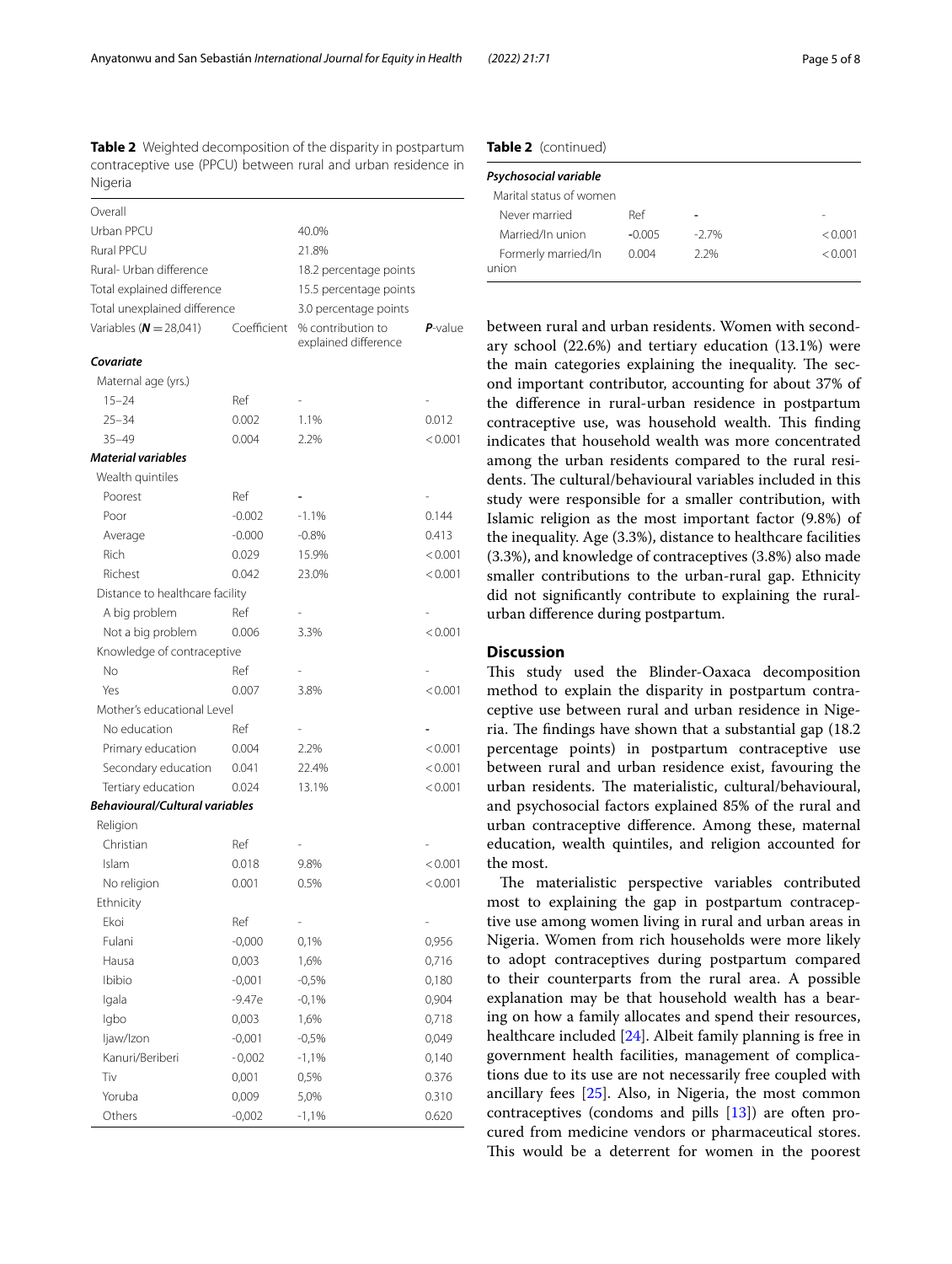

<span id="page-5-0"></span>households as they would want to maximize the limited resources of the family by purchasing food items and other basic household needs. A similar result was found by Rutaremwa et al. (2015), where women in higher wealth quintiles were substantially more likely than those in lower wealth quintiles to use postpartum contraceptive family planning [[26](#page-7-18)]. Correspondingly, women who attained secondary and tertiary education were more likely to use contraceptives, and this favoured the urban dwellers. Education increases the receptivity to contraceptive awareness and encourage use of contraceptive to regulate childbearing [[27](#page-7-19)] Also, it empowers women and proffer them the capability to challenge cultural conventions, beliefs and barriers that inhibit them from using contraceptives  $[28]$  $[28]$ . A related study on the micro effects of education on contraceptive use and fertility found that education increased the probability of using contraceptive which in turn infuenced fertility both in urban and rural settlements. The research further revealed that the likelihood of using contraceptive increased as women climb the educational ladder [[29\]](#page-7-21). In a systematic review, the impact of contraceptive education on contraceptive knowledge and decision making was examined. The findings demonstrated that diverse techniques/tools (e.g., written materials, audio/videotapes) used by researchers enhanced knowledge about contraceptive side efects, advantages of using contraceptives, the efficient method of use, and positively infuenced attitudes towards contraceptive use [\[30](#page-7-22)]. Similar results were found in other studies that linked maternal education to contraceptive use [[31,](#page-7-23) [32\]](#page-7-24). In contrast to our fndings, Abraha et al. (2018) revealed that education was not signifcantly associated with postpartum contraceptive use [[33\]](#page-7-25). Knowledge of contraceptives also contributed to increasing the gap in postpartum contraceptive use. Women who were urban residents and had prior knowledge of contraceptives were more likely to use contraceptives during postpartum compared to the rural residents. Similar fndings have been reported in other studies [\[34\]](#page-7-26). Another contributor to the disparity in postpartum contraceptive use was the distance to a health care facility. Distance to healthcare facilities explained about 3.3% of the inequalities between rural and urban dwellers. This was expected because the vast majority of healthcare facilities and pharmacies are located in the urban area and proximity is not a huge issue compared to their counterparts. Thus, higher physical proximity can facilitate postpartum contraceptive use [[35\]](#page-7-27). A study conducted in rural Ethiopia [35] was consistent with our fndings.

The most important behavioural/cultural factor that contributed signifcantly to explaining the disparity in postpartum contraceptive use between rural and urban residents was religion (9.8%). Religion has been highlighted in other studies to infuence contraceptive use. According to Obasohan (2015), contraceptive uptake was found to be lower among Muslim women compared to women from the Christian faith [\[36\]](#page-7-28). A possible explanation for this trend is that contraceptive use among Muslims might be considered more restricted compared to other religions [[37\]](#page-7-29). Marital status also contributed to understanding the rural-urban discrepancy in postpartum contraception usage among Nigerian women. Married women were more likely to lower the inequality between rural and urban residents when compared to unmarried women. On the other hand, formerly married women increased the disparity in postpartum contraceptives. This implies that if all women were married or in union, the contraceptive diference between rural and urban dwellers would be reduced by 2.7%. Elsewhere, marital status has been associated with contraceptive use [[20](#page-7-12)]. Finally, maternal age contributed positively to the inequality in postpartum contraceptive use between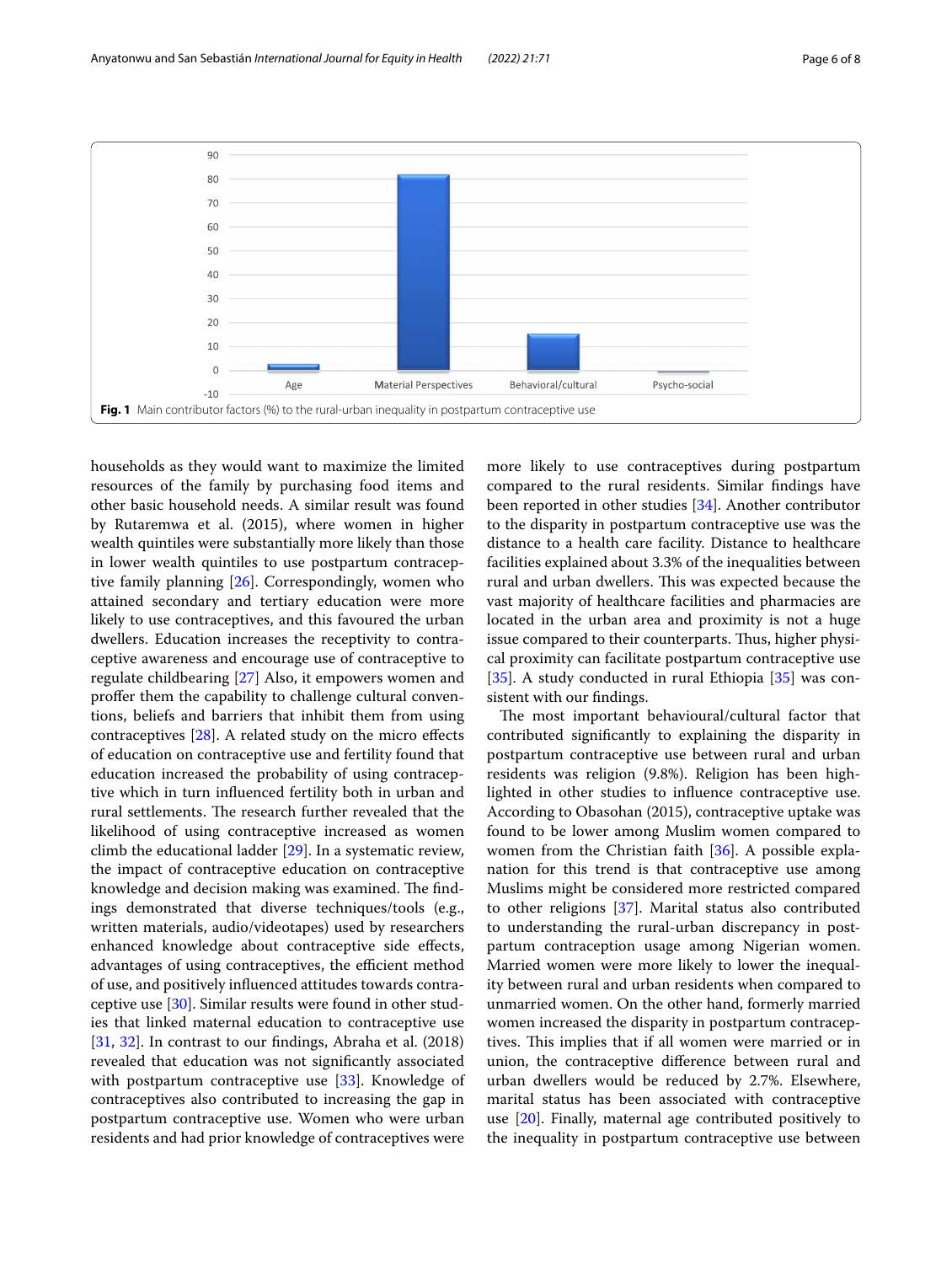rural and urban women. Women within the ages of 25–49years residing in the urban area were more likely to use contraceptives. A related study in Nigeria has reported that women between 25 and 49years were 1.6 times more likely to use contraceptives compared to the 15–24years group [[24](#page-7-16)].

### **Methodological consideration**

One of the strengths of this study is that we used the NDHS which is considered a standard survey and nationally representative since data is collected from the thirty-six states in Nigeria. The high response rate (99%) of the NDHS contributed to decrease selection bias. Added to this, the sample size was large enough to investigate our research question and yield accurate estimates. Furthermore, the variables (material, cultural/ behavioural, and psychosocial) included in this study had no missing values. On the other hand, contraceptive use was self-reported and thus recall bias could be operating. Other variables, such as occupation, fear of contraceptives, and job strain, that could have contributed to explaining the gap were not included due to their absence in the NDHS. Although we are aware that certain issues like number of children, child survival, postpartum amenorrhea, sexual activity and fertility desires might have afected the use of the outcome, their role in the income inequality of contraceptive use is less clear.

## **Conclusions**

This study has shown significant inequalities in postpartum contraceptive use between rural and urban residents in Nigeria. These inequities could be mainly explained by the materialistic factors operating in Nigeria. These findings provide crucial areas and recommendations for the government and non-governmental organizations to target in order to improve uptake of contraceptives (especially for women who has an unmet need) and close the gap between rural and urban residences that have lingered for years. Infrastructural development and investment in rural education of women by the government through the Ministry of Education could be paramount in closing the gap in postpartum contraceptive use. Conclusively, innovative, rural-friendly, and strategic ways should be instituted via policy formulation and implementation by the government to stimulate and develop the economy of the rural setting as the role of wealth in mitigating the disparity in postpartum contraceptive use cannot be undermined.

#### **Abbreviations**

LMICs: Low- and Middle-Income Countries; DHS: Demographic Health Survey; NDHS: Nigerian Demographic Health Survey; VIF: Variance Infation Factor.

#### **Supplementary Information**

The online version contains supplementary material available at [https://doi.](https://doi.org/10.1186/s12939-022-01674-9) [org/10.1186/s12939-022-01674-9](https://doi.org/10.1186/s12939-022-01674-9).

<span id="page-6-7"></span>**Additional fle 1.**

#### **Acknowledgements**

Not applicable.

#### **Authors' contributions**

Miguel San Sebastian came out with the idea; Anyatonwu Obinna Princewill analyzed the data, led the interpretation of the results and drafted the manuscript with support of Miguel San Sebastian. All authors have read and approved the fnal manuscript.

#### **Funding**

This study was partly funded by the Umea University Scholarship as well as the Open Access funding provided by Umea University.

#### **Availability of data and materials**

The datasets used and/or analyzed during the current study are available from the corresponding author on reasonable request.

#### **Declarations**

**Ethics approval and consent to participate** Not applicable.

**Consent for publication** Not applicable.

## **Competing interests**

Authors declare that they have no competing interest.

Received: 28 February 2022 Accepted: 2 May 2022 Published online: 17 May 2022

#### **References**

- <span id="page-6-0"></span>1. Singh A, Singh A, Mahapatra B. The consequences of unintended pregnancy for maternal and child health in rural India: evidence from prospective data. Maternal Child Health J. 2013;17(3):493–500. [https://](https://doi.org/10.1007/s10995-012-1023-x) [doi.org/10.1007/s10995-012-1023-x.](https://doi.org/10.1007/s10995-012-1023-x)
- <span id="page-6-1"></span>2. Bearak J, Popinchalk A, Ganatra B, Moller AB, Tunçalp Ö, Beavin C, et al. Unintended pregnancy and abortion by income, region, and the legal status of abortion: estimates from a comprehensive model for 1990- 2019. Lancet Glob Health. 2020;8(9):e1152–61. [https://doi.org/10.1016/](https://doi.org/10.1016/S2214-109X(20)30315-6) [S2214-109X\(20\)30315-6.](https://doi.org/10.1016/S2214-109X(20)30315-6)
- <span id="page-6-2"></span>3. Moore Z, Pftzer A, Gubin R, Charurat E, Elliott L, Croft T. Missed opportunities for family planning: an analysis of pregnancy risk and contraceptive method use among postpartum women in 21 low- and middle-income countries. Contraception. 2015;92(1):31–9. [https://doi.](https://doi.org/10.1016/j.contraception.2015.03.007) [org/10.1016/j.contraception.2015.03.007.](https://doi.org/10.1016/j.contraception.2015.03.007)
- <span id="page-6-3"></span>4. Pasha O, Goudar SS, Patel A, Garces A, Esamai F, Chomba E, et al. Postpartum contraceptive use and unmet need for family planning in fve low-income countries. Reprod Health. 2015;12(2). [https://doi.org/10.](https://doi.org/10.1186/1742-4755-12-S2-S1) [1186/1742-4755-12-S2-S1](https://doi.org/10.1186/1742-4755-12-S2-S1).
- <span id="page-6-4"></span>5. World Health Organization. Programming strategies for postpartum family planning. Switzerland: Geneva; 2013.
- <span id="page-6-5"></span>6. Conde-Agudelo A, Rosas-Bermudez A, Kafury-Goeta AC. Birth spacing and risk of adverse perinatal outcomes: A meta-analysis. J Am Med Assoc. 2006;295(15):1809–23.
- <span id="page-6-6"></span>7. Da-Vanzo J, Hale L, Razzaque A, Rahmand M. Efects of interpregnancy interval and outcome of the preceding pregnancy on pregnancy outcomes in Matlab, Bangladesh. BJOG. 2007;114:1079–87.